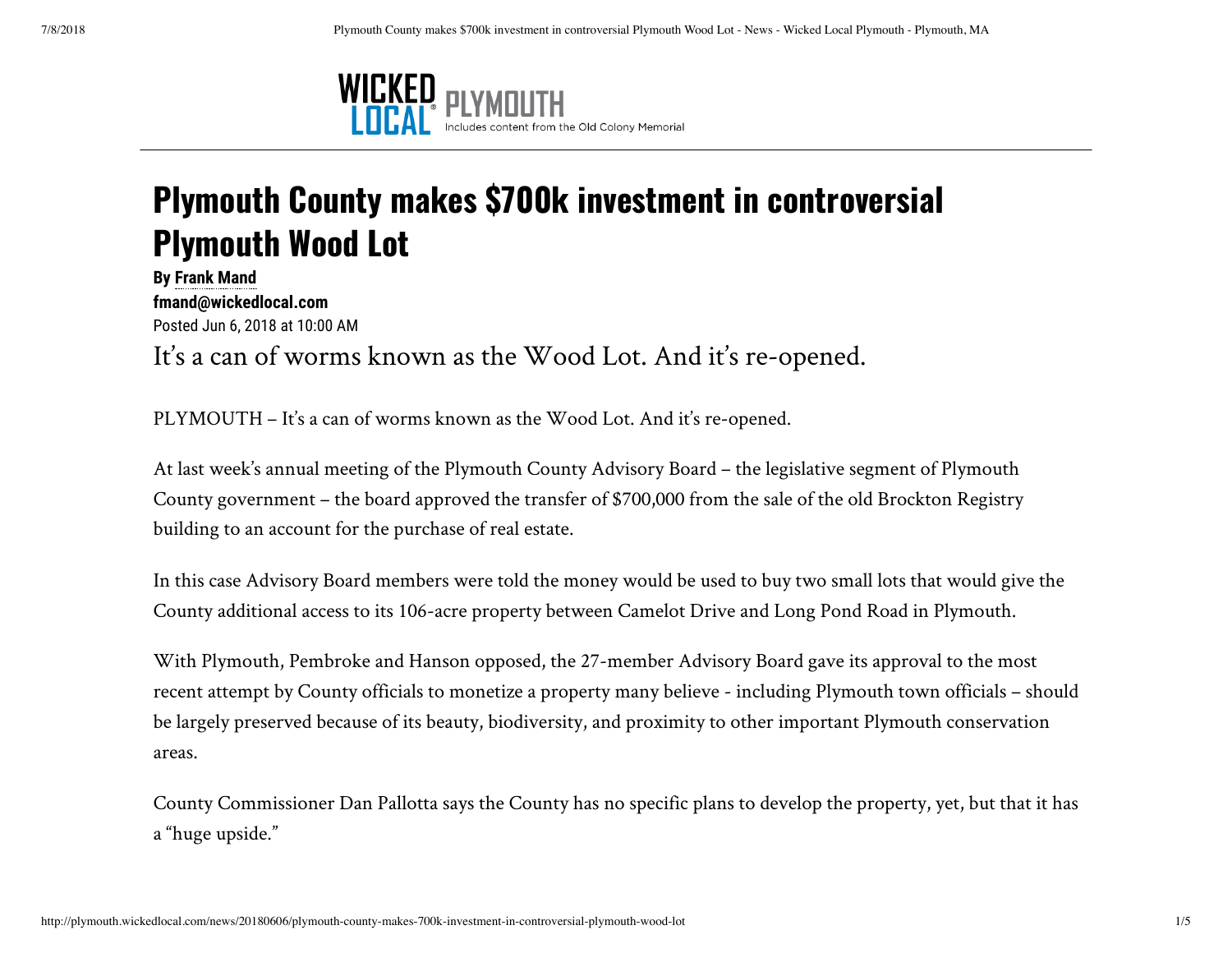For centuries the property was maintained as a traditional wood lot, a source of wood for fuel, posts and, going back centuries, materials such as pitch and charcoal.

The County was given the property over 100 years ago and until this century maintained it in its traditional state.

But then, as the nation dropped into the 2008 recession and the County began selling off other properties, an "energy wonderland" was proposed for the site: sky-scraping wind turbines and other alternative energy systems meant to both educate and energize the community – and earn the County money.

That project never got off the ground.

A cell tower was erected on the northwestern side of the wood lot, and nearby a pile of concrete bridge abutments and several junk cars appeared, the start of what was hoped to be a training site for the County's technical rescue team.

Those projects were never fully realized, either, in part because of access issues, and the technical rescue facility gave rise to a de facto dumping ground with old fire engines and other junk littering the site and blocking trails.

Then the County entered into an agreement with Kingstown Trucking to extract sand and gravel from the high point of the property with the promised end use of an immense solar array. A solar firm was selected, and Kingstown Trucking paid the County over \$300,000 for gravel it had yet to extract.

That project was stymied by property abutters, who – with the assistance of nationally-known environmental law firm Earthwise Law Center – went to court to fight the town's original permitting.

That case was dismissed on the issue of "standing" but the County has yet to move forward on the project.

So here we go again?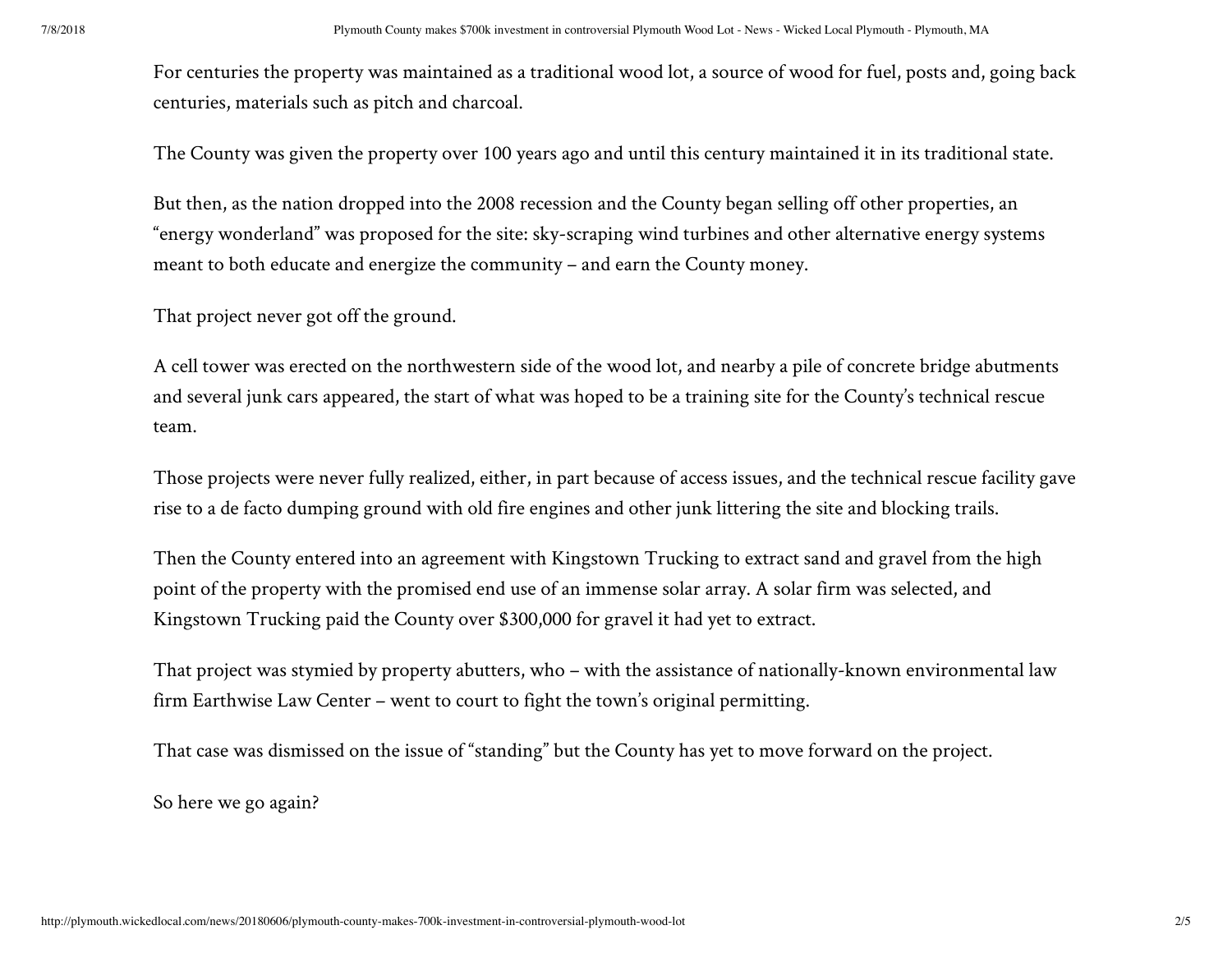Pallotta – who has been active in County politics for more than a decade – says this is different. He calls the \$700,000 they will spend on two lots at opposite ends of the property an "investment in the County's future with a huge upside."

The commissioner promises that the County is going to take its time, will form a commission to review the potential uses of the property, and will eventually choose the one that offers the best benefit to the entire County.

"We have no specific plan, yet," Pallotta told the Old Colony. "I wouldn't expect anything to happen on the site for years, maybe for decades. The best use might be a little bit of everything."

Does a little bit of everything include conservation?

Pallotta says everything is on the table.

The state has long had its eyes on the property, and in the past two years town officials have also voiced support for its preservation.

The Wood Lot is adjacent to a number of conservation sites, including the multi-million dollar Eel River restoration site and the Town Forest, which is under a Division of Fish & Wildlife conservation restriction.

The town has gone so far as to make an offer on one of the same lots the County is interested in, apparently to block the County's access.

Pallotta says he hopes the town does not continue to try and stymie their efforts here, pointing out that he is on record saying that the County has always had the best interests of all 27 County communities – and the abutters to the property – in mind.

"We actually already have access to the property through Tall Pines Road (a small development off Long Pond Road) and frontage there as well," Pallotta said. "But we don't want to disturb those neighbors."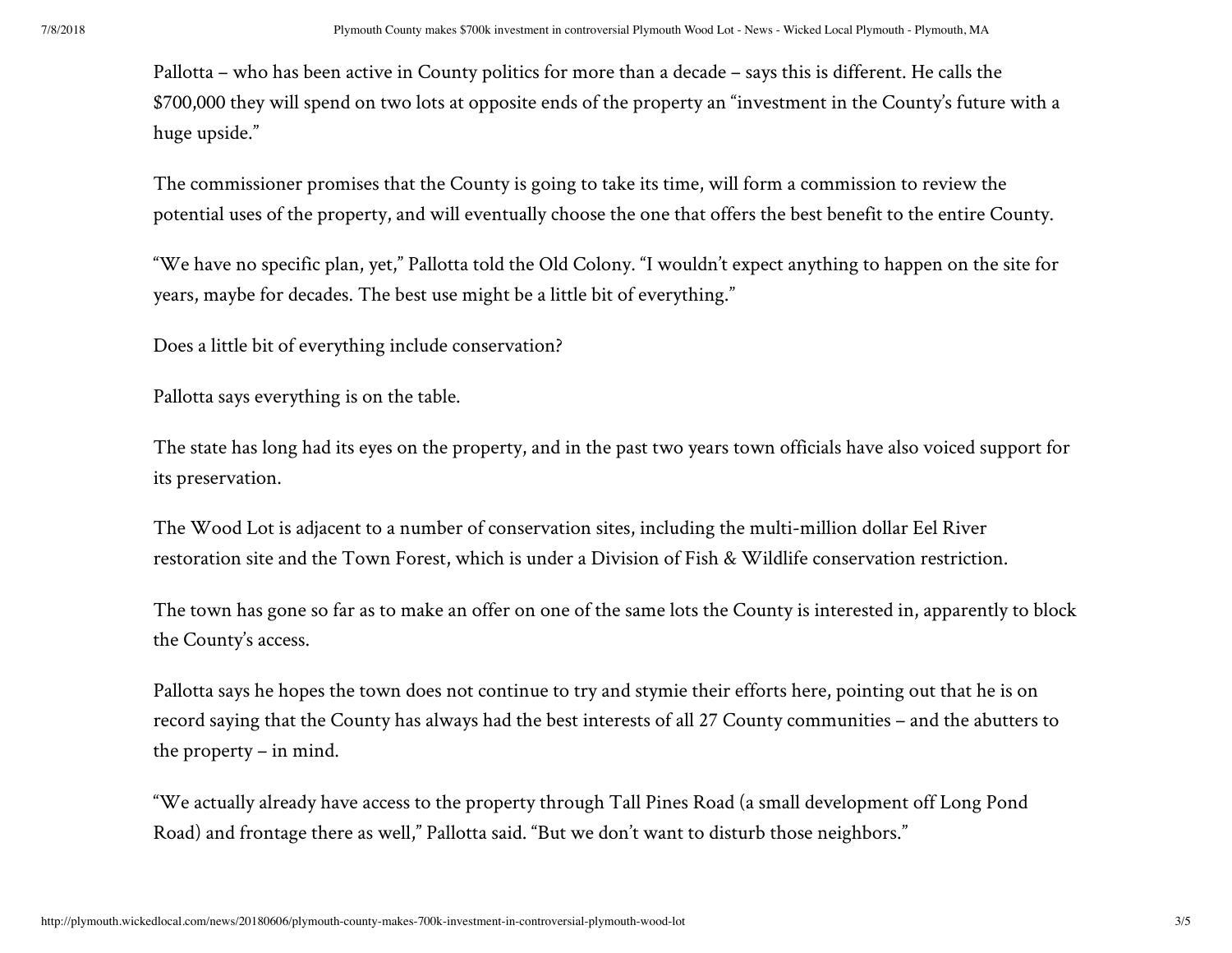If they are able to finalize the purchase of these two properties they will have access to the Wood Lot through two different areas: one off Long Pond Road, and the other within the Camelot Industrial Park

Christine Silva, one of the litigants who sued the town trying to stop development of the property, has signed an agreement to sell her Long Pond Road property to the County for \$325,000 (twice what the town offered).

A lot on Raffael Road, owned by Shiretown Realty Trust, which has been assessed by the town at just over \$20,000, is set to be acquired by the County for \$375,000.

So, the County is willing to spend \$700,000 for access and has no plan, as of yet, for the property's development?

Pallotta says, yes, there is no plan, and that there is nothing to fear, no secret plan.

"It's not as if we can sell it to a developer and they can do what they want. If the County ever decided to sell any piece of this property," Pallotta said, "the first right of refusal goes to the commonwealth of Massachusetts and the community."

Plymouth Selectman John Mahoney says Pallotta's words are not nearly enough to assure him.

The town's representative on the Advisory Board, Mahoney says that after voting against the County's plans for the woodlot he was approached by the new County Advisory Board chairman, Marshfield Selectman Michael Bradley.

"He offered me a seat on the subgroup that they are going to set up to assess the best uses of the Woodlot," Mahoney told the Old Colony, "and said it would be in our best interest to participate. "

But Mahoney says it's a matter of trust, or a lack of it.

"At the end of the day it doesn't matter what I say," Mahoney said. "No matter what concerns or suggestions I might bring to that group. Ultimately they are going to do what they want to do."

Next week, Part 2: County versus Town